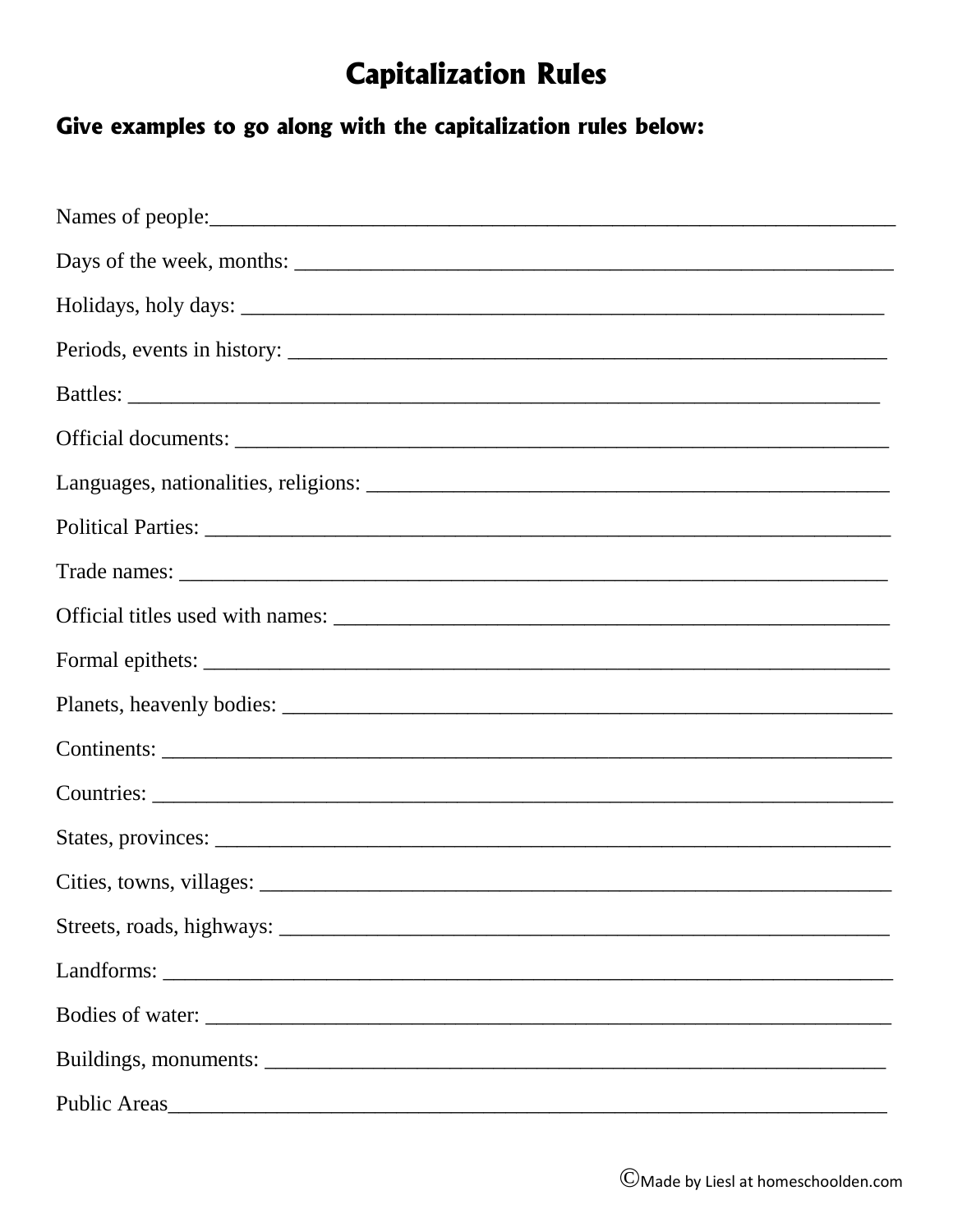### **Capitalization Rules**

#### **Match the rule with the correct example on the right:**

| Names of people                      | Maple Ave.                               |  |
|--------------------------------------|------------------------------------------|--|
| Days of the week, months:            | Mediterranean Sea, Lake Huron            |  |
| Holidays, holy days:                 | French, German, Islam                    |  |
| Periods, events in history:          | Magna Carta                              |  |
| <b>Battles:</b>                      | Tuesday, October                         |  |
| <b>Official documents:</b>           | Mars, Milky Way                          |  |
| Languages, nationalities, religions: | <b>Empire State Building</b>             |  |
| <b>Political Parties:</b>            | Acadia National Park, Times Square       |  |
| Trade names:                         | <b>Catherine the Great</b>               |  |
| Official titles used with names:     | Renaissance                              |  |
| Formal epithets:                     | Democrats, Republicans                   |  |
| Planets, heavenly bodies:            | Fritos, Chevrolet                        |  |
| Continents:                          | President Obama                          |  |
| Countries:                           | Antarctica                               |  |
| States, provinces:                   | John Smith, Katie Jackson                |  |
| Cities, towns, villages:             | Thanksgiving, Hanukkah                   |  |
| Streets, roads, highways:            | the Appalachian Mountains, Sahara Desert |  |
| Landforms:                           | Kenya                                    |  |
| Bodies of water:                     | Oklahoma, Ontario, Queensland            |  |
| Buildings, monuments:                | Seattle, Middletown                      |  |
| <b>Public Areas</b>                  | <b>Battle of Yorktown</b>                |  |
|                                      |                                          |  |

©Made by Liesl at homeschoolden.com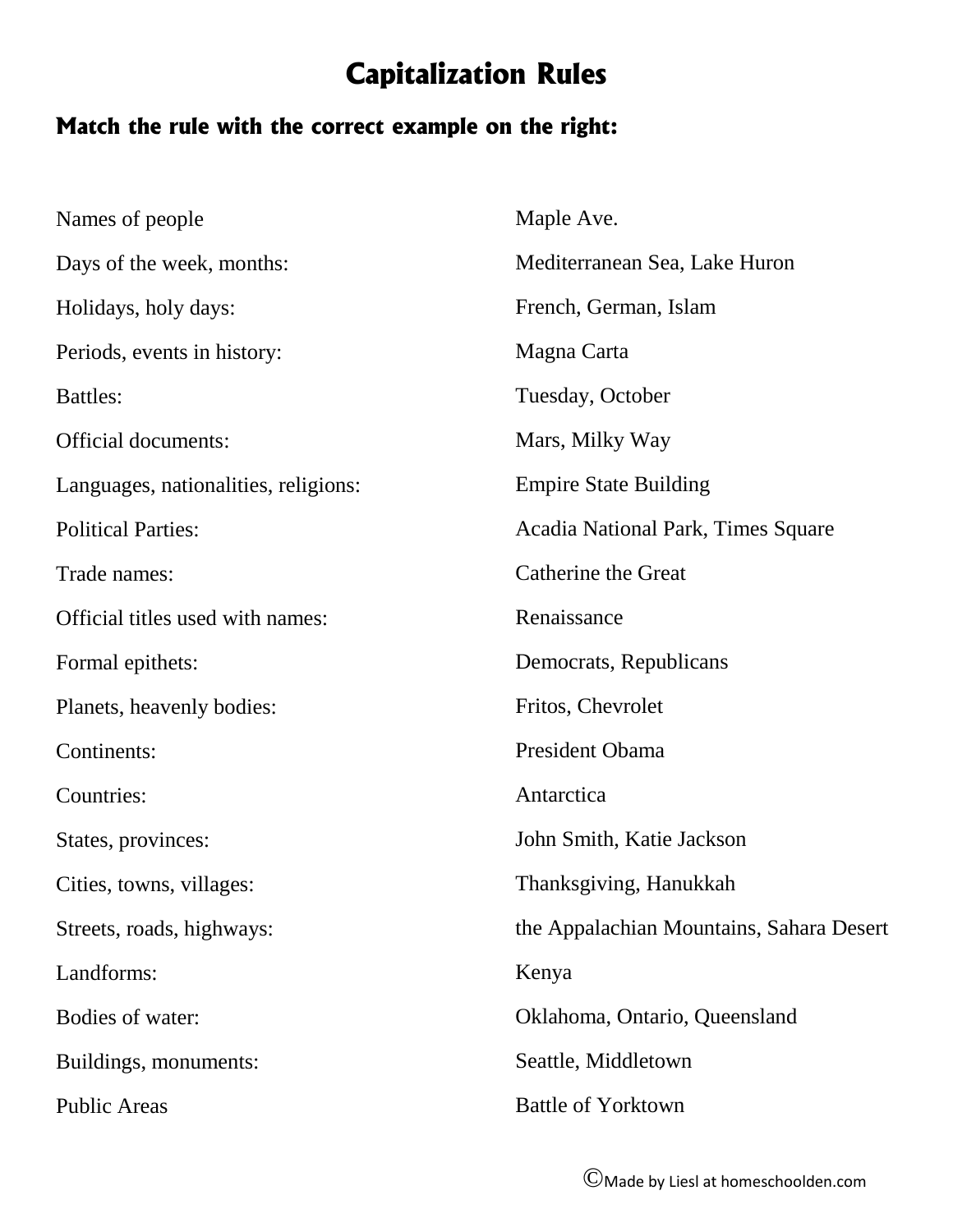## **Capitalization Rules Answer Page**

| Names of people                      | John Smith, Katie Jackson                |
|--------------------------------------|------------------------------------------|
| Days of the week, months:            | Tuesday, October                         |
| Holidays, holy days:                 | Thanksgiving, Hanukkah                   |
| Periods, events in history:          | Renaissance                              |
| <b>Battles:</b>                      | <b>Battle of Yorktown</b>                |
| <b>Official documents:</b>           | Magna Carta                              |
| Languages, nationalities, religions: | French, German, Islam                    |
| <b>Political Parties:</b>            | Democrats, Republicans                   |
| Trade names:                         | Fritos, Chevrolet                        |
| Official titles used with names:     | President Obama                          |
| Formal epithets:                     | <b>Catherine the Great</b>               |
| Planets, heavenly bodies:            | Mars, Milky Way                          |
| Continents:                          | Antarctica                               |
| Countries:                           | Kenya                                    |
| States, provinces:                   | Oklahoma, Ontario, Queensland            |
| Cities, towns, villages:             | Seattle, Middletown                      |
| Streets, roads, highways:            | Maple Ave.                               |
| Landforms:                           | the Appalachian Mountains, Sahara Desert |
| Bodies of water:                     | Mediterranean Sea, Lake Huron            |
| Buildings, monuments:                | <b>Empire State Building</b>             |
| <b>Public Areas</b>                  | Acadia National Park, Times Square       |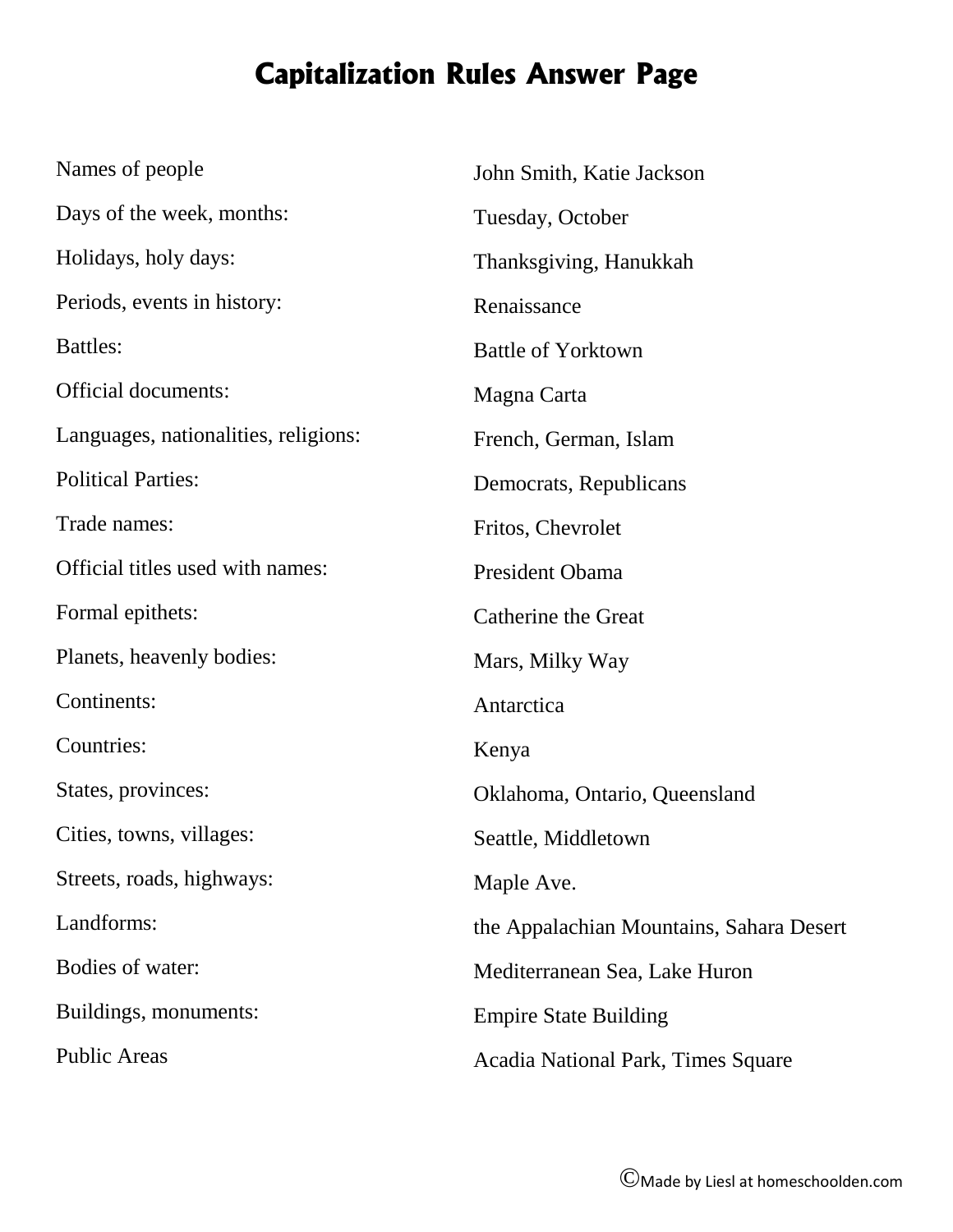## **Capitalization Rules**

1. Capitalize the first word of every sentence

2. Capitalize the first word in a sentence in a parentheses, but do not capitalize the first word if the parentheses appears within another sentence.

3. Capitalize the first word in a complete sentence that follows a colon when you want to emphasize that sentence or when the sentence is a quotation.

4. Capitalize words that indicate a particular section of the country.

5. Capitalize certain religious words

6. Capitalize the first word of a title, the last word, and every word in between except articles (a, an, the), short prepositions and coordinating conjunctions. This is also true for titles of books, newspapers, magazines, poems, plays, songs, films, words of art, stories.

7. Capitalize the letters used to indicate form or shape.

8. Capitalize the name of an organization, association or team.

9. Capitalize abbreviations of titles

10. Capitalize words like father, mother, uncle and senator when they are used as title with a personal name or when they are substituted for proper nouns.

11. Capitalize words like sociology and history when they are used as titles of a specific course.

#### **Correct the capitalization problems and write the rule that applies:**

\_\_\_\_\_\_\_\_\_\_\_\_\_\_\_ a. t-shirt, v-shaped

\_\_\_\_\_\_\_\_\_\_\_\_\_\_\_ b. Dad always used to say: "early to bed and early to rise makes a man healthy, wealthy and wise."

**Example 2.** C. Have you read the book, island of the blue dolphins.

\_\_\_\_\_\_\_\_\_\_\_\_\_\_\_ d. god bible allah the savior genesis ra

e. Can you sing the star spangled banner?

\_\_\_\_\_\_\_\_\_\_\_\_\_\_\_ f. She is from the south.

\_\_\_\_\_\_\_\_\_\_\_\_\_\_\_ g. the green bay packers, the lakers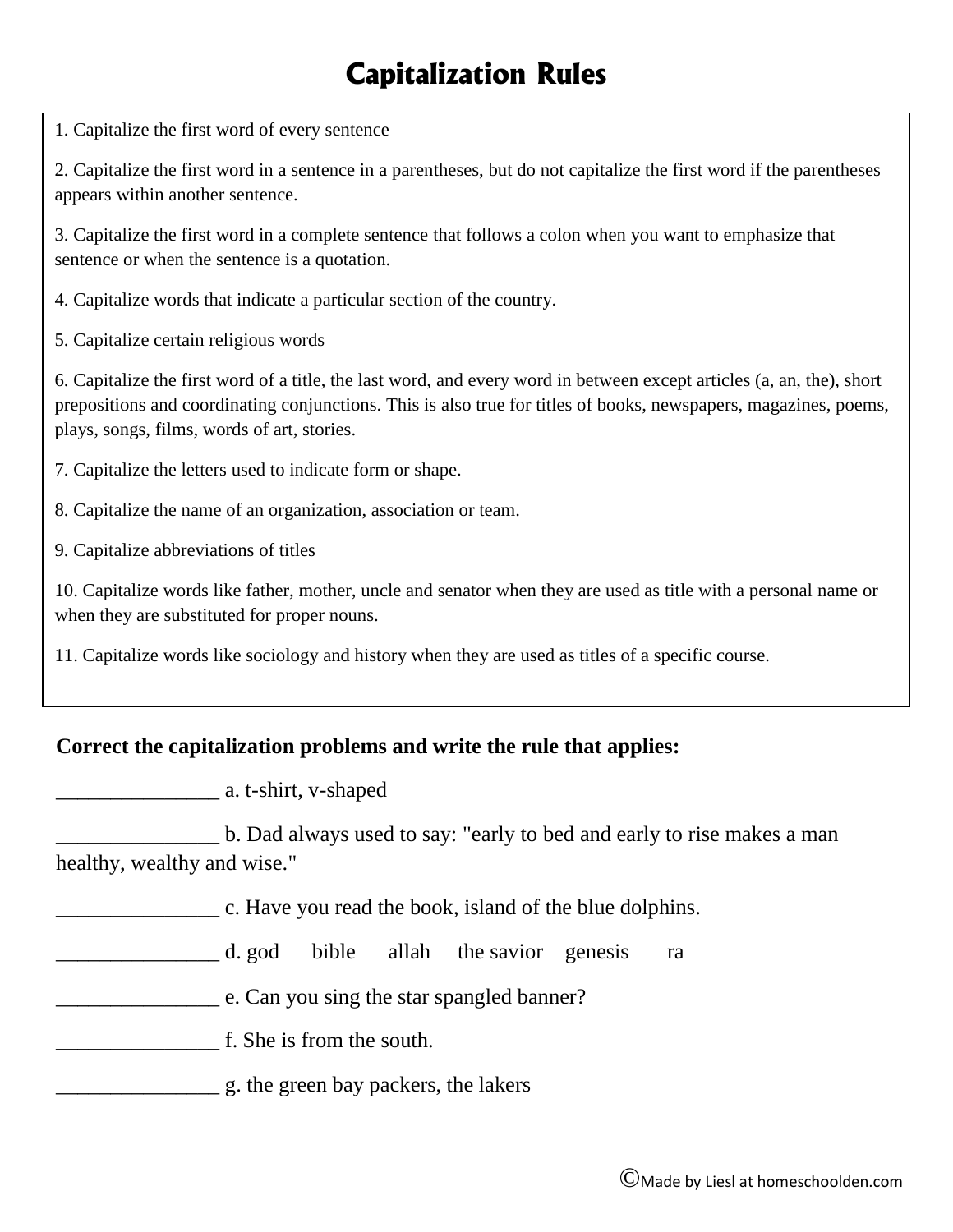\_\_\_\_\_\_\_\_\_\_\_\_\_\_\_ h. My aunt lucy is funny.

| i. I tried numerous times to get a hold of her. (she must have been out of |  |  |
|----------------------------------------------------------------------------|--|--|
|                                                                            |  |  |

town.)

- \_\_\_\_\_\_\_\_\_\_\_\_\_\_\_ j. When the car broke down, we called aaa.
- **EXECUTE:** K. Did dad tell you to move that?
- 1. in May 2015 some dead grounds squirrels found in Idaho tested positive for the plague.
	- m. My older brother is taking history 102.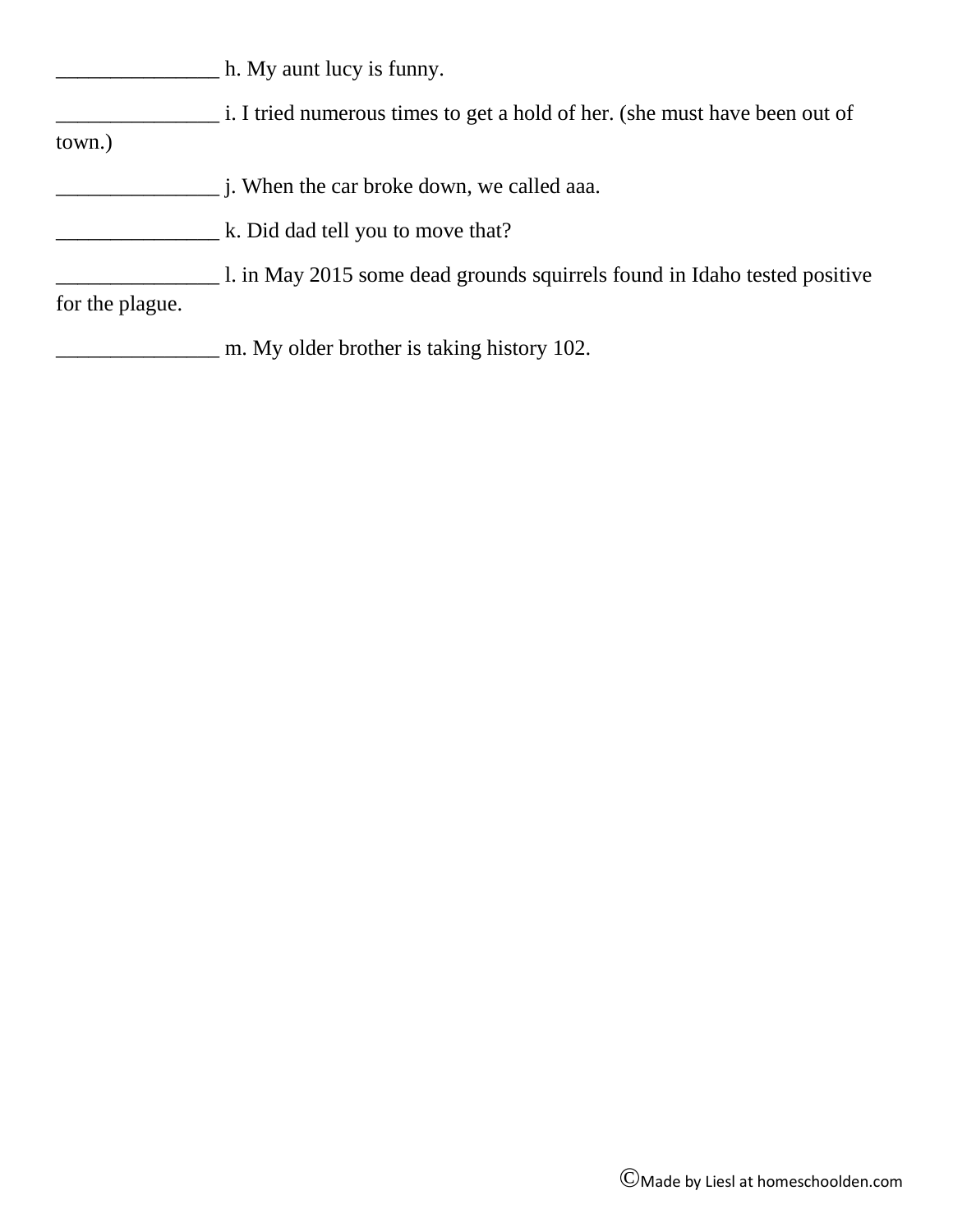#### **Capitalization Rules Examples**

1. Capitalize the first word of every sentence

We are going out to dinner tonight.

2. Capitalize the first word in a sentence in a parentheses, but do not capitalize the first word if the parentheses appears within another sentence.

Can you come over tomorrow? (It's not supposed to rain.)

3. Capitalize the first word in a complete sentence that follows a colon when you want to emphasize that sentence or when the sentence is a quotation.

When I complained about eating vegetables, my mom said: "The more colorful the food, the better they are for you."

4. Capitalize words that indicate a particular section of the country.

My family is from the West.

5. Capitalize certain religious words

God, the Bible, the Lord, Jehovah

6. Capitalize the first word of a title, the last word, and every word in between except articles (a, an, the), short prepositions and coordinating conjunctions. This is also true for titles of books, newspapers, magazines, poems, plays, songs, films, words of art, stories.

*Gone with the Wind*, *The New York Times*

7. Capitalize the letters used to indicate form or shape.

T-shirt, U-turn, S-curve

8. Capitalize the name of an organization, association or team.

Boston Celtics, Lakers

9. Capitalize abbreviations of titles

AAA M.D. PhD NAACP

10. Capitalize words like father, mother, uncle and senator when they are used as title with a personal name or when they are substituted for proper nouns.

Aunt Jackie, Uncle Jack, Mom, Dad

You usually do not capitalize if it falls a possessive... my mom, his dad, her father

11. Capitalize words like sociology and history when they are used as titles of a specific course.

History 365, Sociology 210